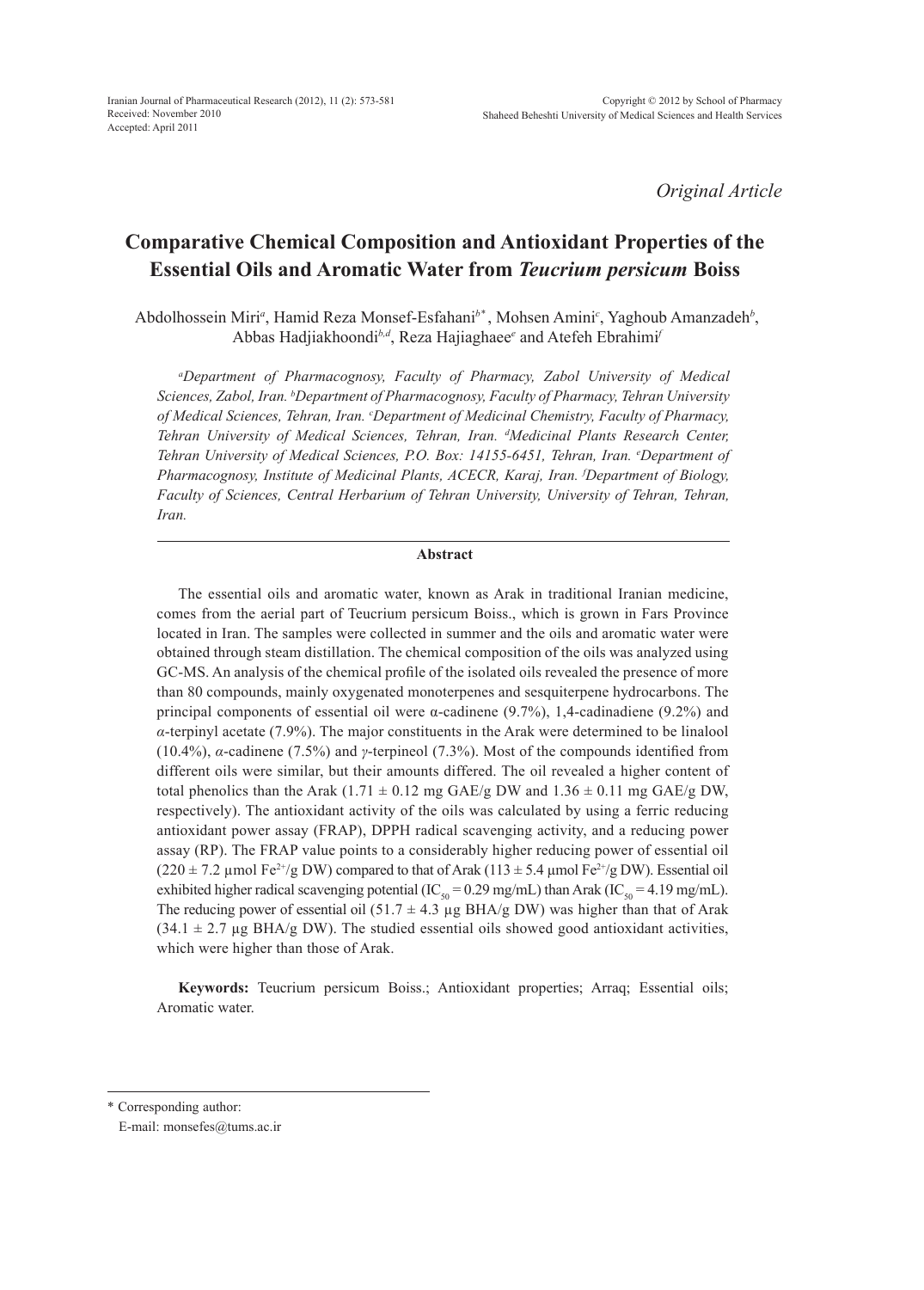#### **Introduction**

Essential oils have long been used as flavoring agents and ingredients for several commercial products as well as folk medicine (1). These compounds are a complex mixture of chemicals with considerable activities.

The importance of essential oils is due to the increasing demand for food, cosmetics and pharmaceutical industries, so it is necessary to study yields, chemical profiles and biological activities of essential oils.

The genus *Teucrium* (Labiatae) includes about 300 species worldwide. This genus is distributed mainly throughout the Northern Hemisphere, in Central and South America, Southeast Asia, and the Mediterranean region (2, 3). *T. persicum*, an endemic plant in Iran, is distributed in Fars Province, around Lar Mountains (4). Natives named the plant *marv e talkh* and used it to treat headaches and abdominal pains such as colitis. In some communities, *Teucrium* has been used to treat diseases such as diabetes, obesity, hyperlipidemia, inflammation, and rheumatoid (5-7). The properties of this genus, such as antibacterial, antinociceptive, antioxidant, anticancer, tonic, and diaphoretic effects have been considered (2, 3, 5, 7-11). Many studies have been conducted to find an effective natural source of antioxidant compounds because of the complications from oxidative agents, such as autoimmune diseases, inflammation, cardiovascular disorders, arthritis, liver diseases, arthrosclerosis, cancer, and aging (7, 12).

In this context, several studies were carried out on the chemical composition and antioxidant properties of the essential oils of *Teucrium* species. Many of these oils showed effective antioxidant activity (4, 13-17). Hydrolats were used for their organoleptic, biological, and allelopathic properties in foods, cosmetics and agricultural products. Orange and rose aromatic water have been traditionally used in the Mediterranean region for skin care and the preparation of cakes and beverages (18). In Iranian folk medicine, the hydrolat which is called *Arak0\æræq\* has been used in traditional medicine.

This study evaluates the chemical composition, antioxidant activity and yield of essential oils and *Arak* of *T. persicum*. As far as we know, this work is the first report on the chemical composition of *Arak* and the antioxidant activities of this species.

#### **Experimental**

#### *Plant material*

Aerial parts of the plant were collected in September 2009 at an altitude of 1,200 meters on Lar Mountain near Barak Village in Iran. Plants were dried in the shade at room temperature. A voucher specimen (No. 397) has been deposited at the Central Herbarium of Medicinal Plants (ACECR) in Iran.

#### *Essential oil isolation*

The air-dried aerial parts of the plant were subjected to steam distillation for 3 h using a Clevenger apparatus. The oil was dried in anhydrous sodium sulphate and stored at 4°C in tightly-closed dark container.

#### *Aromatic water extraction procedure*

Herbal Water (aromatic water) which is called Arak in some countries such as Iran, Afghanistan, and Arabic countries is steam distilled from Plants. Arak contains the essential oil of the plant in a natural water base.

Aromatic water, come out from Clevenger apparatus, was decanted three times with diethyl ether and then the diethyl ether was evaporated at room temperature. It was dried by anhydrous sodium sulphate and stored at 4°C until GC/MS analyses process.

*Gas chromatography-mass spectrometry analysis*

GC–MS analyses were performed using a Hewlett-Packard 5973–6890 system operating in EI mode (70 ev) equipped with a HP-5MS column (30 m  $\times$  0.25 mm, film thickness of 0.25 μm) and a split injector (290°C). The split ratio was 1:10. The column temperature program was 50°C (5 min) to 240°C at a rate of 3°C/min. The injection volume was one µL and the detector temperature was 290°C. The flow rate of helium as a carrier gas was 0.8 mL/min.

The identification of the constituents of the oils was performed through the comparison of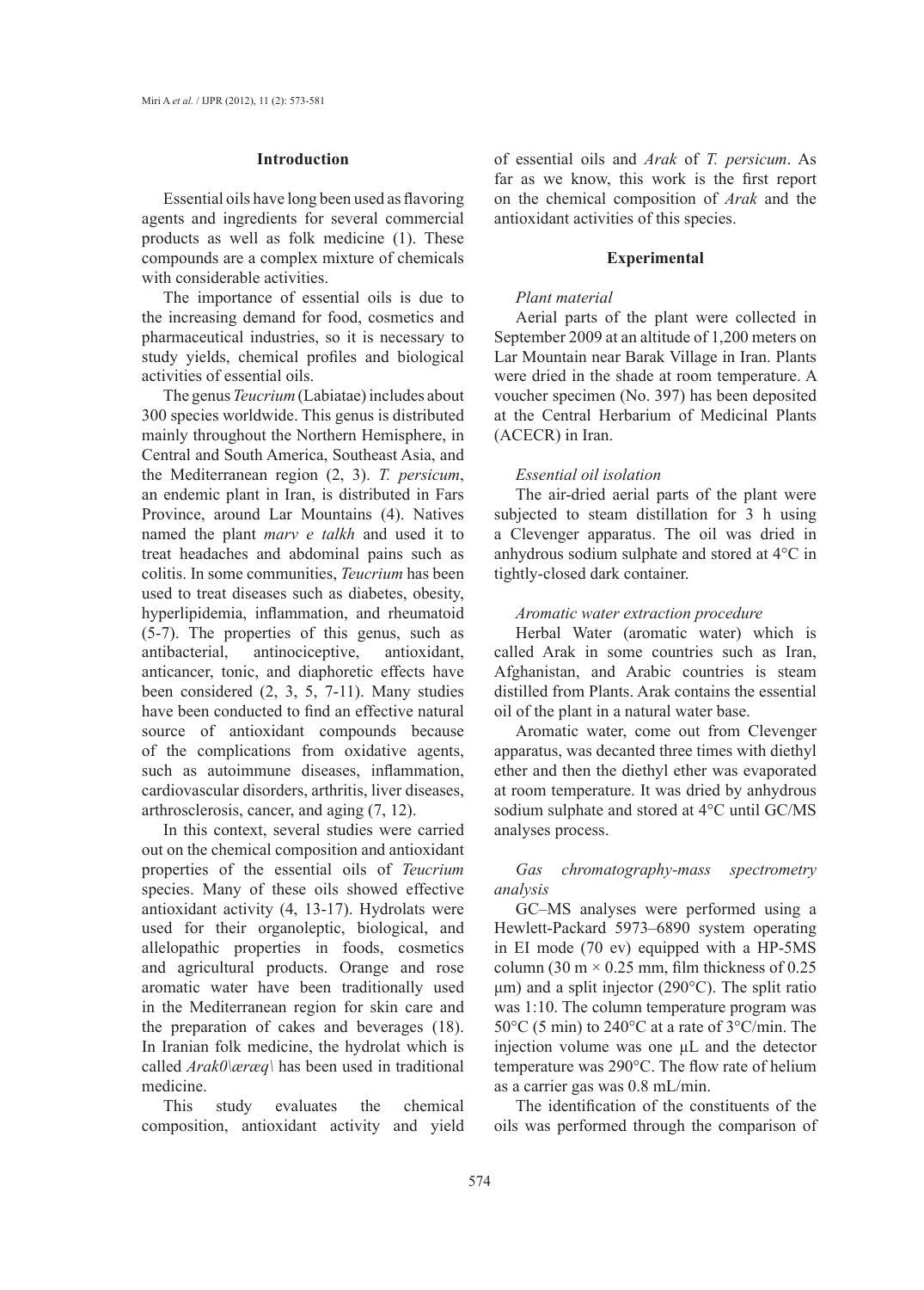their retention indices with the NIST database and literature data, as well as using the comparison of their mass spectra with the Wiley7n.l Mass spectral database and those described by Adams (19, 20).

Quantitative data was calculated using electronic integration from the FID area data without the use of correction factors.

#### *Antioxidant activity*

Antioxidant power was measured through three *in-vitro* methods including: 2, 2-Diphenyl-1-picrylhydrazyl (DPPH) assay; ferric reducing antioxidant power (FRAP); and reducing power (RP).

#### *DPPH assay*

The DPPH antioxidant assay is based on the spectrophotometric method according to Tofighi *et al*. (2009). In this test, the sample was reacted in dark at the room temperature for 30 min, with a certain concentration of methanolic DPPH. The difference in the absorbance between the initial purple-colored stable radical DPPH and the terminal yellowcolored DPPHH, at 517 nm, was determined to be antioxidant activity.

The scavenging percentage of the DPPH radical was calculated through the following formula (21-23): DPPH scavenging activity (%)  $= 100 \times (1 - (Abs sample/Abs initial DPPH)).$  $IC_{50}$  (concentration of samples providing 50% scavenging) were calculated from the curve scavenging percentage against the oil concentration. The lower  $IC_{50}$  value means a higher antioxidant power. Butyl hydroxyanisol (BHA) and *α*-tocopherol were used as controls.

# *Ferric reducing antioxidant power assay (FRAP)*

The FRAP assay is based on the ability of a sample to reduce Fe<sup>3+</sup> in a Tripyridyltriazine (TPTZ) solution to  $Fe<sup>2+</sup>$  and create the bluecolored complex  $Fe<sup>2+</sup> - TPTZ$ .

Increased concentrations of the above complex means an increased FRAP value. The ability of the reducing power of the test sample was determined by using a spectrophotometer at 593 nm. This assay was done according to Benzie and Strain (1996) (24, 25).

#### *Reducing power assay*

The reducing power of the oils was measured according to the method used by Hinneburg *et al*. (2006). This method is based on the abilities of a sample to reduce ferricyanide to ferrocyanide and produce a Prussian blue-colored complex  $(Fe^{3+})_4[Fe^{2+} (CN)_{6}]_3$  that is detectable. Its absorbance was measured at 700 nm. Increased absorbance of the reaction mixture interprets as an increase in reducing the power of sample. BHA was the control (22, 26, 27).

#### *Total phenolic content (TPC)*

The TPC of oils was determined according to the method using by Ghafar *et al.* (2010). This method is set up for the oxidation of phenolics using a molybdotungstate in a Folin-Ciocalteu reagent yielding a green-colored product with  $\lambda_{\text{max}}$  745-750 nm. This assay lacks specifics for phenols and its reagents may react with disturbed compounds such as sugars, organic acids and aromatic amines and therefore, providing a concentration higher than real TPC (28). The recommended method for the determination of TPC is based on the spectrophotometric method (22, 28). Gallic acid was used as the standard for the calibration curve (20-200 mg/L,  $y = 0.003$  $x - 0.027$ ,  $R^2 = 0.991$ ). TPC was expressed as mg Gallic acid equivalents (GAE) per g of DW.

#### *Statistical analysis*

Data was expressed as mean  $\pm$  SD and all tests were repeated three times. Statistical analyses such as plots, student's t-test, and p-value were done using Excel 2007.

#### **Results and Discussion**

## *Productivity and physical properties*

All oils of the aerial part of *T. persicum* were fragrant and yellow, but the essential oil (EO) was more fragrant and Arak (AR) was dark yellow.

The values of densities for EO and AR were 0.97 g cm-3 and 1.09 g cm-3, respectively*.* No previous studies were reported in this parameter with which a comparison could be made with the results of our present analysis.

The amount of essential oil isolated from the aerial parts of *T. persicum* through the steam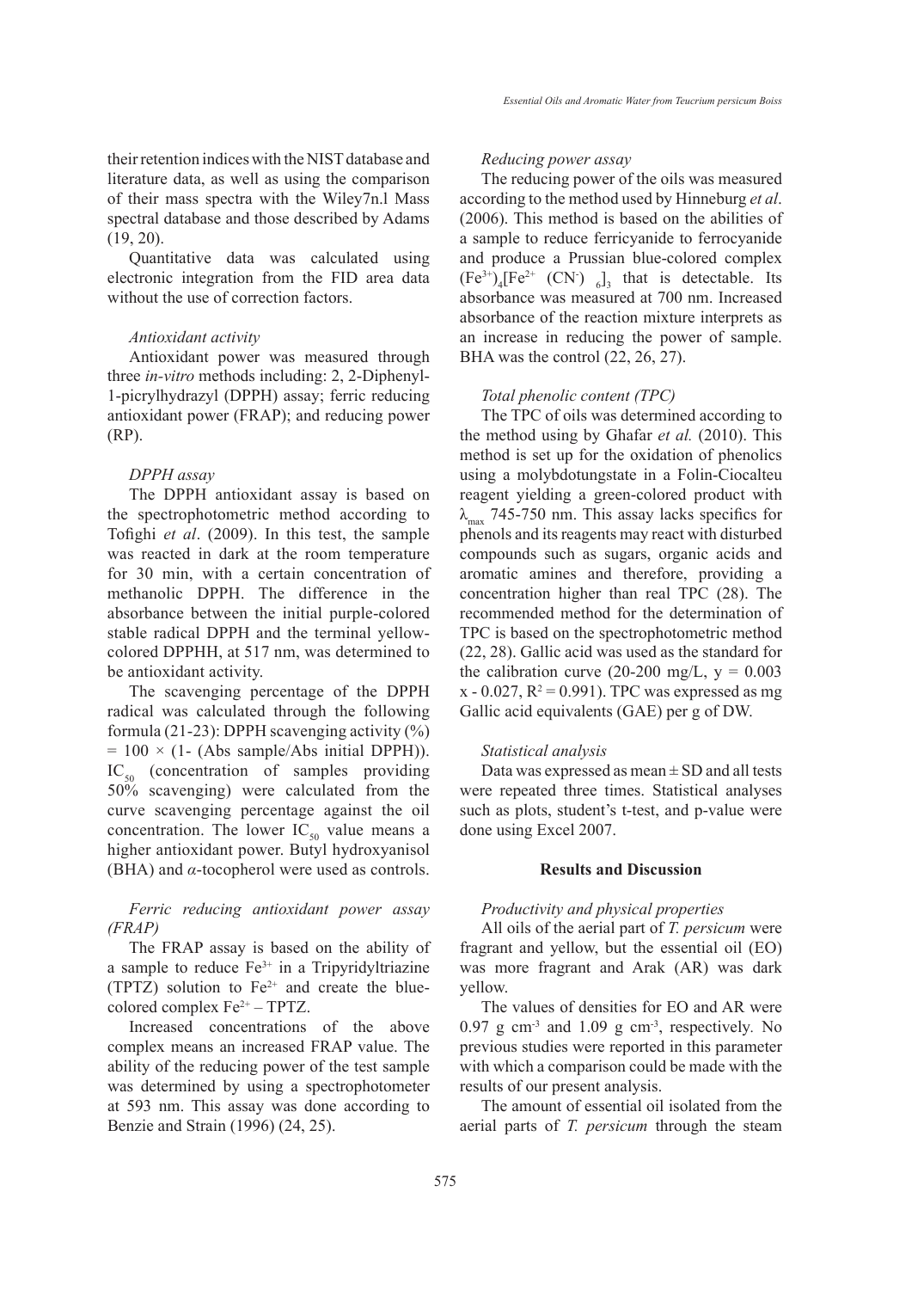distillation was 1.00 g/100 g dry-weight plant (DW) and the productivity of AR was 0.55 g/100 g DW.

Although there are no reports about the productivity of the Arak of *T. persicum,* previous studies have shown that *Teucriums* are generally rich in essential oils, for example, the oil yields of *T. montanum* and *T. marum* were calculated as  $0.47\%$  DW and  $0.59\%$  (v/w), respectively (29, 30) and the productivity of *T. ramosissimum*  Desf. was  $0.14\%$  (w/w) (8).

# *Chemical composition of essential oil and Arak*

In total, 88 components were identified in the essential oil and Arak of *T. persicum.* Most of these compounds have already been reported in the essential oils of *Teucrium* species (6, 29, 31-36). Table 1 shows the components, retention indices and percentage of composition. They are listed in the order of their elution from a HP-5MS column. Seventy-nine compounds were identified in EO representing 95.8% of total oils. As shown in Table 1, the principal components of EO were *α*-cadinene (9.7%), 1,4-cadinadiene (9.2%), *α*-terpinyl acetate (7.9%), linalyl acetate (7.7%), and linalool (7.4%). The major parts of EO were sesquiterpenes (48.0%). In this fraction, sesquiterpene hydrocarbons (31.8%) were prevailing. Monoterpenes determined 46.9% of the oil, with a prevalence of oxygen-containing monoterpenes (43.0%).

In AR, 70 compounds were identified as representing 88.54% of the oil. The major constituents in the AR were determined to be linalool (10.4%), *α*-cadinene (7.5%), *γ*-terpineol (7.3%), *α*-terpinyl acetate (6.6%), 1,4-cadinadiene (6.5%), cadinol (6.3%), and linalyl acetate (5.6%). Monoterpenes formed the most abundant portion of AR (49.6%), with a predominance of oxygen-monoterpenes (48.4%), while monoterpene hydrocarbon was only 1.1%. Overall, 37.6% of the oil consisted of sesquiterpenes, of which oxygen-containing sesquiterpenes were 17.2%.

As shown in Table 1, most compounds identified from different oils were almost the same, but the amounts of corresponding components were different. According to data, the main groups of component in the EO are

cadinane-sesquiterpenes, especially *α*-cadinene and 1, 4-cadinadiene, but in AR, the major constituents are acyclic monoterpenes, mainly linalool.

So far, more than 200 cadinane-type sesquiterpenes are known. They show various biological activities, such as wood preservative, fungicide, anti-malaria and anti-HIV (36, 37, 40). In all oils, there are small amounts of diterpenoids such as geranyl linalool, manoyl oxide, and phytol.Hydrolat volatile compositions have been the subject of limited research and there are no earlier studies about the chemical components of Arak with which to compare our results. The major components in hydrolat usually had the same corresponding essential oil ingredients (18).

When the chemical profile of the essential oil was compared with earlier studies, the results were somewhat different. Masoudi *et al.* (2009) identified 31 constituents corresponding to 95.9% of the total in the oil and also reported epi*α*-cadinol (23.2%) as the major component (37). In addition, Javidnia *et al*. (2007) reported 81 compounds, representing 93.5% of the total oil, and the major compounds were caryophyllene oxide (10.6%), *α*-pinene (9.4%), geranyl linalool (7.8%), *γ*-cadinene (7.4%), elemol (6.9%), and *α*-cadinol (5.5%).

Differences in oil compounds may be influenced with geographical differences, time of plant harvesting and preparation process (4, 30, 37).

In contrast to our study, earlier investigations indicated that sesquiterpenes were the major compounds in the essential oil of *Teucriums*. For example, 57 components were recognized in the oil of *T. alopecurus* and predominant compounds were sesquiterpene hydrocarbons (61.3%) and oxygenated sesquiterpenes (26.9%) (8). Vukovic *et al.* (2007) studied the essential oil of *T. montanum* and recognized 45 compounds, representing 97.95% of the total; the main constituents of the oil were mono and sesquiterpenes hydrocarbons (30). Saroglou *et al*. (2007) studied the oil of *T. royleanum* and reported that the sesquiterpene hydrocarbons formed the main part (42.2%) of the oil (32), but in *T. persicum,* the prevailing compounds were oxygenated monoterpenes  $(45.7\% \pm 3.8\%)$  followed by sesquiterpene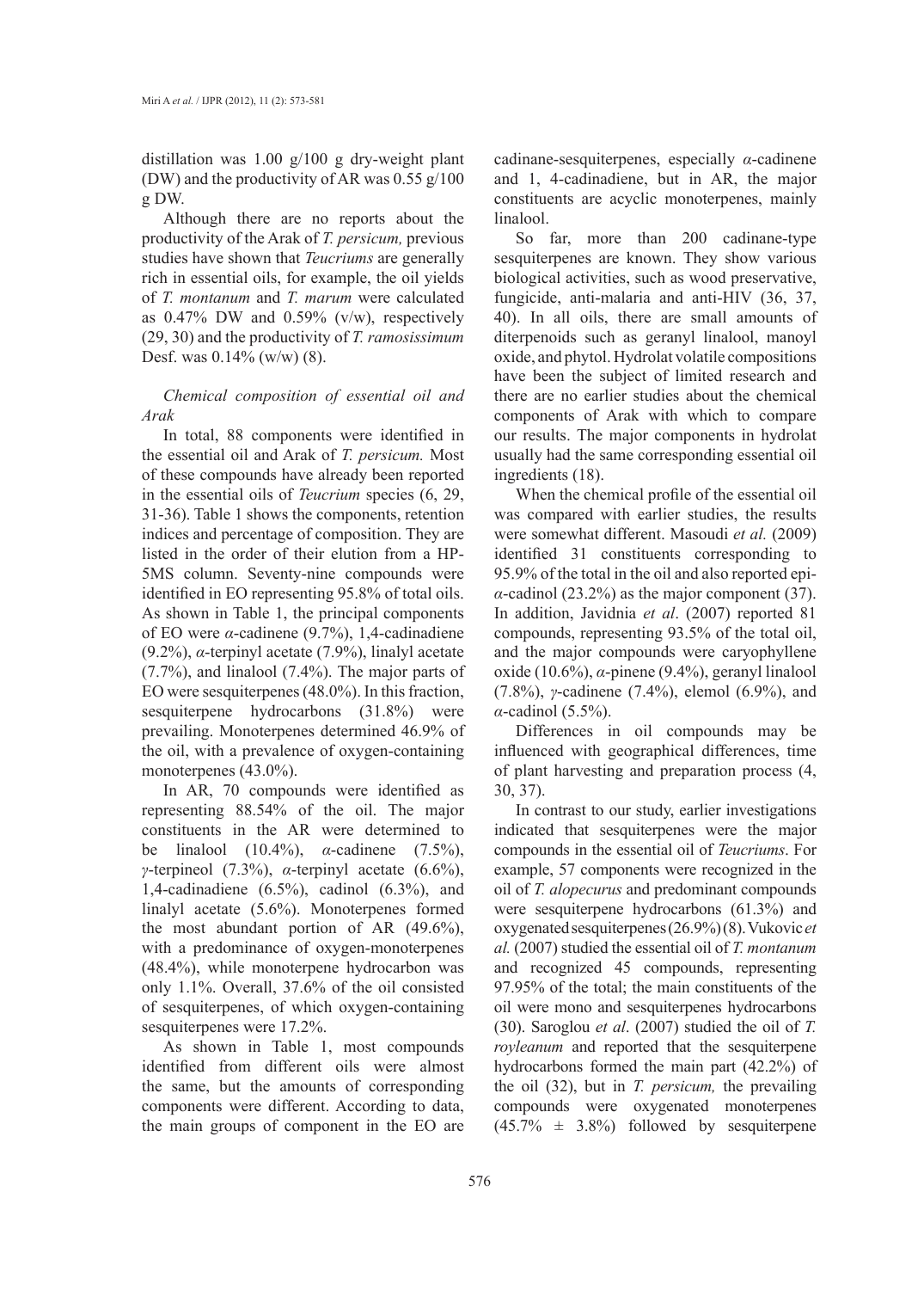| Compounds                                       | RI   | Composition%             |                          |
|-------------------------------------------------|------|--------------------------|--------------------------|
|                                                 |      | $\mathbf{A}\mathbf{R}$   | EO                       |
| $\alpha$ -Thujene                               | 922  | $\Box$                   | $0.1\,$                  |
| $\alpha$ -Pinene                                | 928  | $\overline{\phantom{a}}$ | $0.3\,$                  |
| Octane, 4-ethyl-                                | 951  | 0.2                      | $\overline{\phantom{a}}$ |
| Nonane, 5-methyl-                               | 956  | 0.3                      | $\overline{\phantom{m}}$ |
| Nonane, 3-methyl-                               | 968  | 0.3                      | $\overline{\phantom{a}}$ |
| Sabinene                                        | 969  | $\overline{\phantom{a}}$ | 0.1                      |
| $\beta$ -Pinene                                 | 971  | $\overline{\phantom{a}}$ | 0.4                      |
| $\beta$ -Myrcene                                | 990  | $0.2\,$                  | 1.6                      |
| Herboxide                                       | 1005 | 0.1                      | $0.2\,$                  |
| $\alpha$ -Terpinene                             | 1013 | 0.1                      | 0.1                      |
| $\rho$ -Cymene                                  | 1023 | $\mathcal T$             | $0.2\,$                  |
| 1,8-Cineole                                     | 1032 | 4.1                      | 5.7                      |
| $\beta$ -Ocimene                                | 1037 | $\Box$                   | 0.3                      |
| Ocimene                                         | 1048 | 0.1                      | $0.5\,$                  |
| $\gamma$ -Terpenine                             | 1056 | $\overline{\phantom{a}}$ | 0.1                      |
| Linalool oxide                                  | 1073 | $3.5$                    | 1.2                      |
| $\alpha$ -Terpinolene                           | 1086 | 0.1                      | 0.3                      |
| Linalool                                        | 1109 | 10.4                     | 7.6                      |
| Oct-1-en-3-yl acetate                           | 1112 | 0.7                      | $0.6\,$                  |
| 2-Menthenol                                     | 1123 | $0.1\,$                  | 0.1                      |
| 1,3,8-p-Menthatriene                            | 1130 | $\mathsf t$              | $0.2\,$                  |
| Sabinol                                         | 1136 | $0.1\,$                  | $0.1\,$                  |
| trans-Pinocarveol                               | 1139 | 0.1                      | $\mathfrak{t}$           |
| Nerol oxide                                     | 1156 | 0.4                      | 0.4                      |
| Borneol                                         | 1169 | $0.8\,$                  | 0.6                      |
| Terpinene-4-ol                                  | 1178 | 0.5                      | 0.3                      |
| $\gamma$ -Terpineol                             | 1198 | 7.3                      | 4.4                      |
| Myrtenol                                        | 1200 | $\overline{\phantom{a}}$ | $0.1\,$                  |
| 3,7-Octadiene-2,6-diol,2,6-dimetyl-             | 1207 | $0.1\,$                  | $\blacksquare$           |
| 3,5,7-Octatriene-2-ol,2,6-dimetyl-              | 1213 | $\overline{\phantom{a}}$ | $0.1\,$                  |
| trans-Carveol                                   | 1215 | 0.3                      | $0.2\,$                  |
| cis-Carveol                                     | 1225 | 0.3                      | $0.4\,$                  |
| 2-Oxabicyclo[2.2.2]octan-6-ol, 1,3,3-trimethyl- | 1228 | $0.1\,$                  | ÷                        |
| Nerol                                           | 1235 | $0.7\,$                  | 0.6                      |
| Linalyl acetate                                 | 1262 | 5.6                      | 7.7                      |
| Caprinic alcohol                                | 1278 | 0.4                      | $0.6\,$                  |
| Carvacrol                                       | 1326 | $\mathsf t$              | 0.3                      |
| $\gamma$ -Elemene                               | 1337 | 0.5                      | 0.9                      |
| Piperitenone                                    | 1345 | $\overline{\phantom{a}}$ | $0.1\,$                  |
| $\alpha$ -Terpinyl acetate                      | 1356 | 6.7                      | 7.9                      |
| Carvyl acetate                                  | 1367 | 0.9                      | 1.1                      |
| $\alpha$ -Copaene                               | 1377 | $\overline{\phantom{a}}$ | $0.1\,$                  |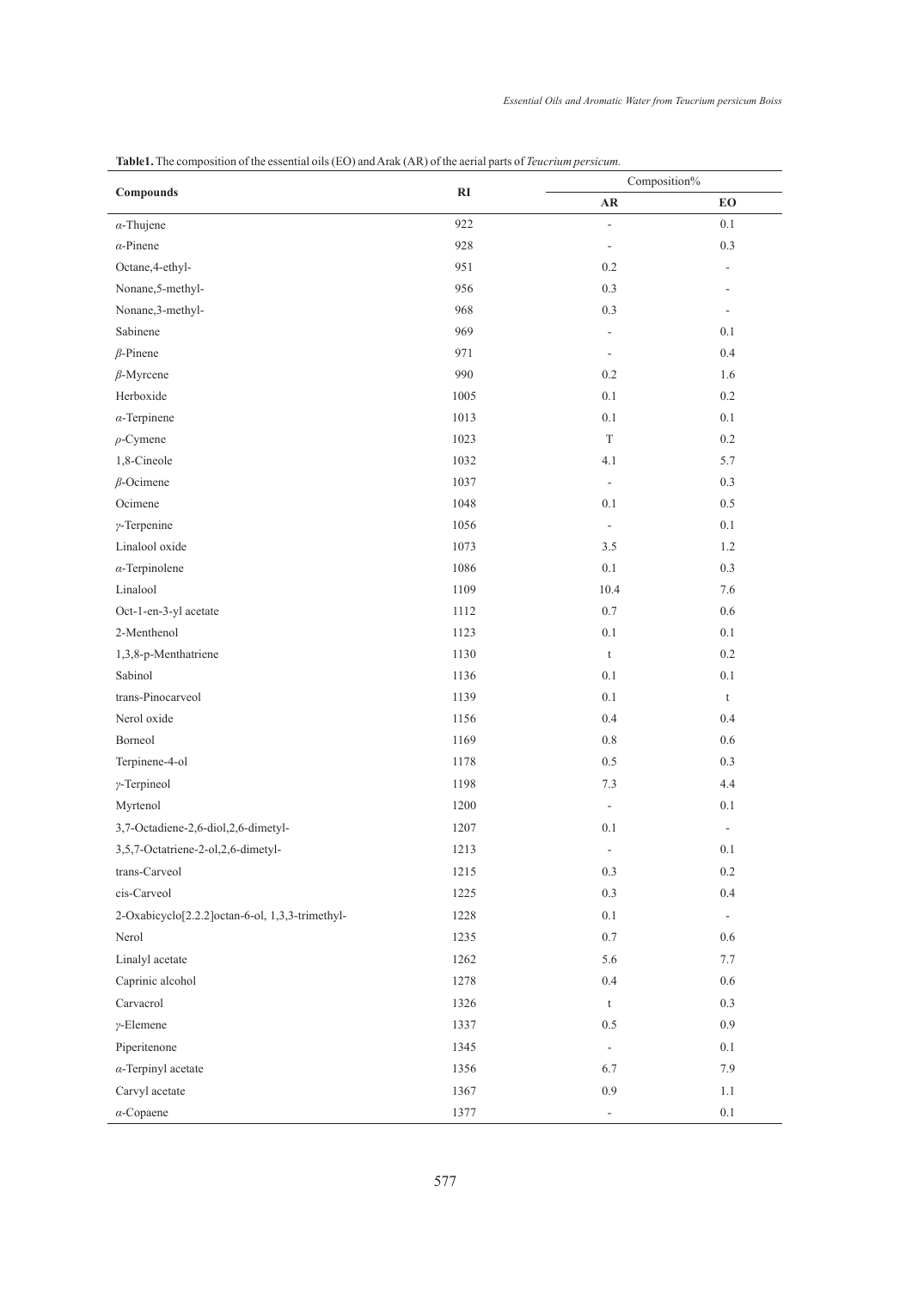## Miri A *et al.* / IJPR (2012), 11 (2): 573-581

# **Table1.** (Continued)

| Geranyl acetate                       | 1388 | 4.6                      | 2.4         |
|---------------------------------------|------|--------------------------|-------------|
| $\beta$ -Elemene                      | 1393 | 0.4                      | ÷           |
| $\alpha$ -Elemene                     | 1394 | 0.2                      | 1.2         |
| $\alpha$ -Gurjunene                   | 1409 | 0.3                      | 0.5         |
| $\beta$ -Caryophyllene                | 1420 | $0.2\,$                  | 0.5         |
| Aromadendrene                         | 1442 | 1.0                      | 1.4         |
| 4(14),5-Muuroladiene                  | 1447 | $\mathsf t$              | 0.2         |
| $\alpha$ -Humulene                    | 1453 | t                        | 0.2         |
| $\gamma$ -Gurjunene (5,11-Guaiadiene) | 1459 | $0.3\,$                  | 0.6         |
| Dodecyl alcohol                       | 1473 | $0.3\,$                  | $\sim$      |
| Cadina-1(6),4-diene                   | 1473 | $\overline{\phantom{a}}$ | 0.2         |
| Germacrene-D                          | 1481 | 0.2                      | $0.7\,$     |
| $\beta$ -Selinene                     | 1487 | 0.3                      | 0.7         |
| $\delta$ -Cadinene                    | 1492 | $0.2\,$                  | 0.3         |
| Bcyclogermacrene                      | 1499 | 1.2                      | 2.3         |
| $\alpha$ -Murrolene                   | 1502 | $0.8\,$                  | 1.1         |
| $\gamma$ - Cadinene                   | 1517 | 0.6                      | 1.2         |
| Phenol, 2,4-bis(1,1-dimethylethyl)-   | 1519 | 0.5                      | 0.4         |
| 1,4-Cadinadiene                       | 1532 | 6.5                      | 9.2         |
| $\alpha$ -Cadinene                    | 1535 | 7.5                      | 9.7         |
| Cadina-1(2),4-diene                   | 1537 | $\blacksquare$           | 0.3         |
| Calamenene                            | 1541 | 0.1                      | 0.2         |
| $\alpha$ -Calacorene                  | 1545 | $0.2\,$                  | 0.1         |
| Palustrol                             | 1570 | $\Box$                   | 0.1         |
| Viridiflorol                          | 1592 | 0.3                      | 0.4         |
| Caryophyllene oxide                   | 1595 | $\blacksquare$           | 0.1         |
| Ledol                                 | 1607 | $\mathsf t$              | 0.2         |
| $\beta$ -Oplopenone                   | 1611 | t                        | 0.1         |
| 1,10-di-epi-Cubenol                   | 1619 | t                        | 0.2         |
| $\gamma$ -Eudesmol                    | 1623 | 0.5                      | $0.7\,$     |
| $\alpha$ -Cadinol                     | 1650 | 4.4                      | 2.9         |
| $\beta$ -Eudesmol                     | 1661 | 1.7                      | 2.1         |
| Cadinol                               | 1669 | 6.3                      | 6.2         |
| Buchariol                             | 1683 | $\overline{\phantom{a}}$ | t           |
| $\alpha$ -Bisabolol                   | 1684 | 0.2                      | 0.3         |
| Acorenone B                           | 1703 | 2.1                      | 2.5         |
| Aromadendrene oxide                   | 1748 | $\overline{\phantom{a}}$ | 0.1         |
| Spathulenol                           | 1784 | 1.8                      | 0.3         |
| Hexadecanol                           | 1882 | $\overline{\phantom{a}}$ | 0.2         |
| Phytol                                | 1951 | t                        | 0.1         |
| Manoyl oxide                          | 2011 | t                        | 0.2         |
| Octadecanal                           | 2038 | t                        | $\mathsf t$ |
| Geranyl 3-phenylpropanoate            | 2135 | t                        | t           |
| Geranyl linalool                      | 2192 | t                        | t           |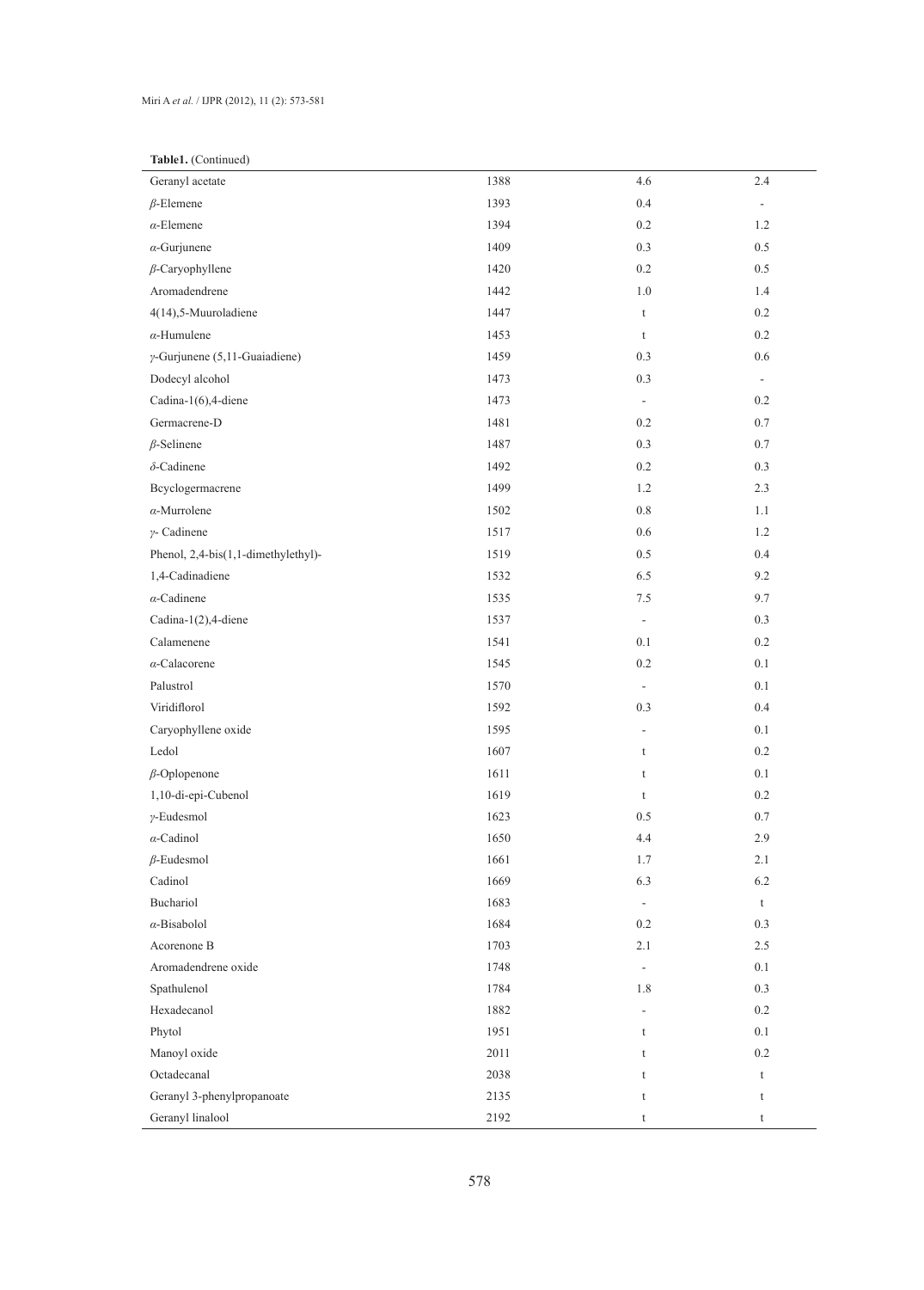| Table1. (Continued)              |      |      |
|----------------------------------|------|------|
| Grouped compounds:               |      |      |
| Monoterpene hydrocarbons         | 1.2  | 3.9  |
| Oxygen-containing monoterpenes   | 48.4 | 42.9 |
| Sesquiterpene hydrocarbons       | 20.4 | 31.8 |
| Oxygen-containing sesquiterpenes | 17.2 | 16.2 |
| Miscellaneous                    | 0.7  | 0.9  |
| Total identified compounds       | 88.5 | 95.8 |

RI, Retention Indices relative to C8-C24 *n*-alkanes on the HP-5MS column.

Components listed in the order of elution from a HP-5MS column. t: trace (< 0.05%).

hydrocarbons  $(26.1\% \pm 8.08\%)$ .

In the phytochemical investigation of *T. persicum*, buchariol, a sesquiterpenoid guaiane skeleton type (4,10-epoxy-6 *α*-hydroxyguaiane), was obtained. Its structure was elucidated with the help of Mass, IR and NMR spectroscopy including 1D and 2D experiments. It was confirmed to compare with articles (38, 39).

The obtained mass spectrum was compared to GC/MS chromatogram. The relevant peak was found as trace. To the best of our knowledge, this is the first time that this compound is introduced in the essential oil.

Its Kovats index was 1683, in HP-5MS column and the above mentioned temperature program. The mass fragmentation (EIMS) was: m/z 238.4 (8.3%), 221.4 (5.6%), 203 (6.7%), 195 (7.4%), 43 (100%).

#### *Total phenolic content*

Phenolic components are one of the secondary metabolites in plants that, due to their redox properties, are considered as the antioxidants (22, 28). As shown in Table 2, The EO revealed a higher content of total phenolics than the AR  $(1.71 \pm 0.12 \text{ mg} \text{ GAE/g DW and})$  $1.36 \pm 0.11$  mg GAE/g DW, respectively). The phenolic content of the samples that we analyzed is less than the values found for polar and non-polar extracts of *T.* c*hamaedrys*  $(97.12 \pm 1.28$  and  $69.75 \pm 2.62$  µg GAE/mg, respectively). However, EO and AR showed relatively lower levels of phenolic content compared with *T. arduini* flowers  $(30.49 \pm 1.00)$ mg GAE/g DW) and leaves  $(23.39 \pm 3.60 \text{ mg})$ GAE/g DW) (2, 40).

#### *Antioxidant activity*

*Ferric reducing antioxidant power assay (FRAP assay)*

The reducing power of the oils of *T. persicum* measured under the FRAP assay and an aqueous solution of ferrous sulphate (50-500  $\mu$ mol/mL, y = 0.002x - 0.025, R<sup>2</sup> = 0.993) was used as a calibration curve. The results were expressed as  $\mu$ mol Fe<sup>2+</sup> equivalent per g of dryweight plant (DW). In Table 2, the FRAP value points to a considerably higher reducing power of EO (220  $\pm$  7.2 µmol Fe<sup>2+</sup>/g DW) compared with that of AR (113  $\pm$  5.4 µmol Fe<sup>2+</sup>/g DW). The results of our study compared with the work of Šamec *et al*. (2010) indicate that the reducing powers of EO and AR are greater than the reducing power of the average FRAP value for the leaf (75.81  $\pm$  34.99 µmol Fe<sup>2+</sup>/g DW) and flower (97.65  $\pm$  54.38 µmol Fe<sup>2+</sup>/g DW) infusions of *T. arduini* (2). The results are compatible with those of TPC.

#### *DPPH radical scavenging activity*

In the DPPH assay, the radical scavenging activity of the samples was compared to BHA and α-tocopherol as the standards. EO exhibited higher radical scavenging potential  $(IC_{50} = 0.29)$ mg/mL) than AR  $(IC_{50} = 4.19$  mg/mL). These samples were less effective than BHA  $(IC_{50}$ = 0.016 mg/mL) and  $\alpha$ -tocopherol (IC<sub>50</sub>=0.015 mg/mL).

Kadifkova Panovsk *et al.* (2005) reported that the extract of *T. polium*, *T. chamaedrys* and *T. montanum* possessed DPPH radical scavenging activities with  $IC_{50}$  of 10, 11, and 10 mg/mL, respectively. They compared these results to the standard components, silymarin,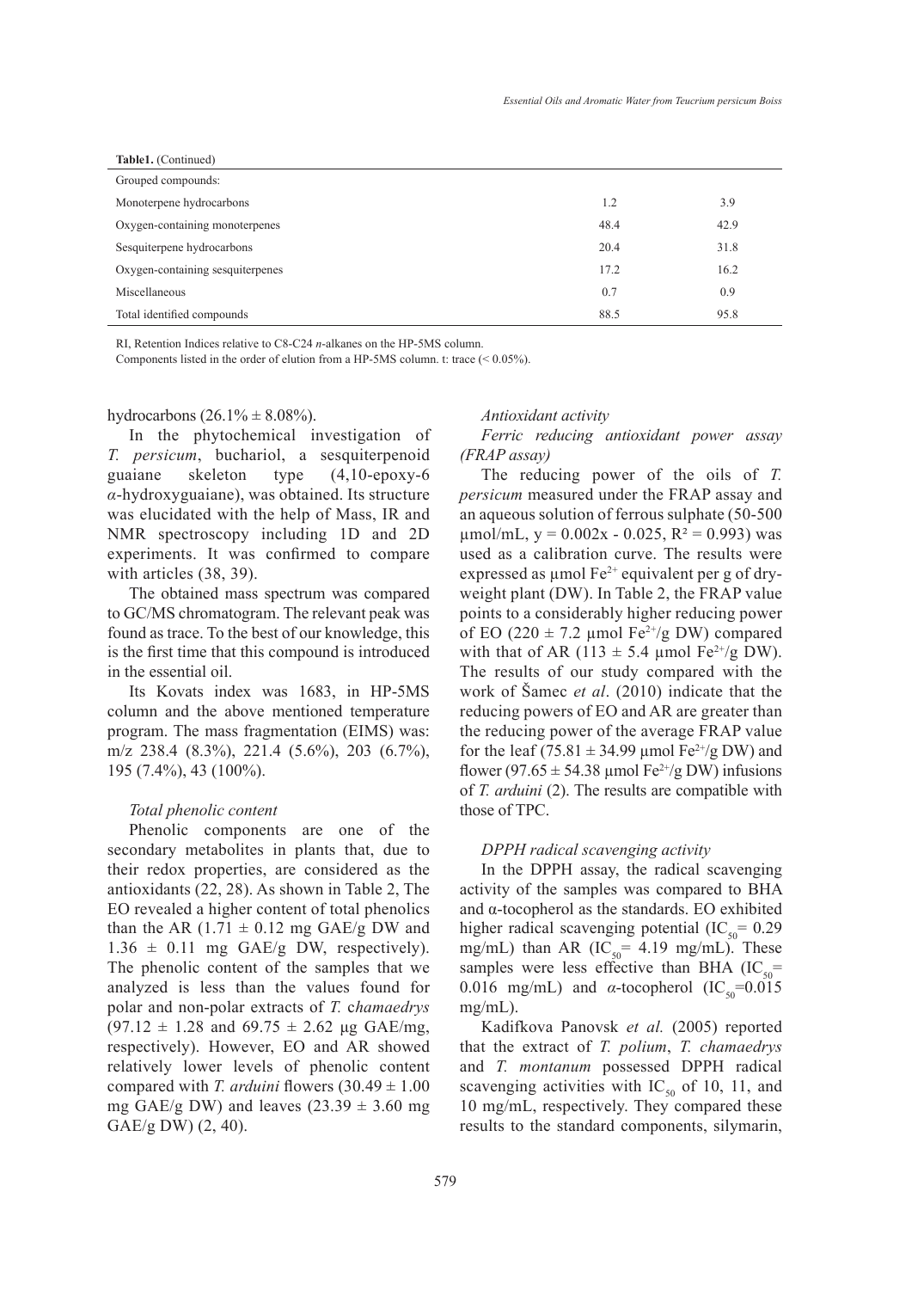| <b>TPC</b><br>$(mg \text{ GAE}$ *****/g DW) | $RP$ assay***<br>$\mu$ g BHA/g DW**** | FRAP assay**<br>$\mu$ mol Fe <sup>2+</sup> /g DW | DPPH assay"<br>mg/mL |    |
|---------------------------------------------|---------------------------------------|--------------------------------------------------|----------------------|----|
| $1.36 \pm 0.11$                             | $34.1 \pm 2.7$                        | $113 \pm 5.4$                                    | 4.19                 | AR |
| $1.71 \pm 0.12$                             | $51.7 \pm 4.3$                        | $220 \pm 7.2$                                    | 0.29                 | EО |

**Table 2.** Antioxidant activity and Total phenolic content (TPC) of essential oil (EO) and Arak (AR) of aerial part of *Teucrium persicum.*

Values are in the mean  $\pm$  SD,  $n = 3$  for each experiment.\*DPPH radical scavenging assay.\*\*Ferric reducing power assay.\*\*\*Reducing power assay.\*\*\*\*Dry-weight.\*\*\*\*\*Gallic acid equivalents.

quercetin, and luteolin, with  $IC_{50}$ : 1.96, 0.06, and 0.08 mg/mL, respectively , and found the *Teucrium* extracts to be less effective than standards (41).

These results show that *Teucrium* is a good antioxidant agent, but the oils of *T. persicum* are more effective than the extracts of *T. polium*, *T. chamaedrys,* and *T. montanum*. The present assay confirms the values obtained from TPC and FRAP.

#### *Reducing power*

BHA was used as the standard calibration curve  $(5-60 \text{ µg/mL}, y = 0.006x + 0.058, R^2 = 0.997)$ . The reducing power of EO (51.7  $\pm$  4.3 µg BHA/g DW) was higher than that of AR (34.1  $\pm$  2.7 µg BHA/g DW). The results of FRAP, DPPH, and TPC are compatible with the reducing power values.

Finally, the results show that the oils analyzed in our study revealed good antioxidant activity and high yields, so they could be suggested for use as natural antioxidants in food and cosmetic products.

#### **Acknowledgments**

This research has been supported by Tehran University of Medical Sciences and health Services grant.

#### **References**

- Alma MH, Mavi A, Yildirim A, Digrak M and Hirata (1) T. Screening chemical composition and *in-vitro* antioxidant and antimicrobial activities of the essential oils from *Origanum syriacum* L. Growing in Turkey. *Biol. Pharm. Bull*. (2003) 26: 1725-9.
- (2) Samec D, Gruz J, Strnad M, Kremer D, Kosalec I, Grubešic RJ, Karlovic K, Lucic A and Piljac J. Antioxidant and antimicrobial properties of *Teucrium arduini* L. (Lamiaceae) flower and leaf infusions. *Food Chem. Toxicol*. (2010) 48: 113-9.
- Ulubelen A, Topcu G and Sonmez U. Chemical and (3)

biological evaluation of genus *Teucrium*. *Nat. Prod. Chem*. (2000) 23: 591-647.

- (4) Javidnia K, Miri R and Khosravi A. Composition of the essential oil of *Teucrium persicum* Boiss. From Iran. *J. Essent. Oil Res*. (2007) 19: 430-2.
- Monsef-Esfahani HR, Miri A, Amini M, Amanzadeh Y, (5) Hadjiakhoondi A, Hajiaghaee R and Ajani Y. Seasonal variation in the chemical composition, antioxidant activity, and total phenolic content of *Teucrium persicum* Boiss. essential oils. *Res. J. Biol. Sci*. (2010) 5: 492-8.
- Hachicha SF, Skanji T, Barrek S, Ghrabi ZG and (6) Zarrouk H. Composition of the essential oil of *Teucrium ramosissimum* Desf. (Lamiaceae) from Tunisia. *Flav. Fragr. J*. (2007) 22: 101-4.
- (7) Yin G, Zeng H, He M and Wang M. Extraction of *Teucrium manghuaense* and evaluation of the bioactivity of its extract. *Int. J. Mol. Sci*. (2009) 10: 4330-41.
- Hachicha SF, Skanji T, Barrek S, Ghrabi ZG and (8) Zarrouk H. Chemical composition of *Teucrium alopecurus* essential oil from Tunisia. *J. Essent Oil Res*. (2007) 22: 101-4.
- Ei-Shazly AM and Hussein KT. Chemical analysis and (9) biological activities of the essential oil of *Teucrium leucocladum* Boiss. (Lamiaceae). *Biochem. Syst. Ecol*. (2004) 32: 665-74.
- (10) Hamzeh Amiri. Antioxidant activity of the essential oil and methanolic extract of *Teucrium orientale* (L.) subsp. *taylori* (Boiss.) Rech. f. *Iranian J. Pharm. Res*. (2010) 9: 417-423.
- (11) Javad Khoshnood-Mansoorkhani M, Moein MR and Oveisi N. Anticonvulsant activity of *Teucrium polium* against seizure induced by PTZ and MES in mice. *Iranian J. Pharm. Res*. (2010) 9: 395-401.
- Pacifico S, D'Abrosca B, Pascarella MT, Letizia M, (12) Uzzo P, Piscopo V and Fiorentino A. Antioxidant efficacy of iridoid and phenylethanoid glycosides from the medicinal plant *Teucrium chamaedris* in cell-free systems. *Bioorg. Med. Chem.* (2009) 17: 6173-9.
- Esmaeili M, Zohari F and Sadeghi H. Antioxidant (13) and protective effects of major flavonoids from *Teucrium polium* on beta-cell destruction in a model of streptozotocin-induced diabetes. *Planta Med*. (2009) 75: 1418-20.
- (14) Salah K, Mahjoub M, Chaumont J, Michel L, Millet-Clerc J and Chraeif I. Chemical composition and *invitro* antifungal and antioxidant activity of the essential oil and methanolic extract of *Teucrium sauvagei* Le Houerou. *Nat. Prod. Res*. (2006) 20: 1089-97.